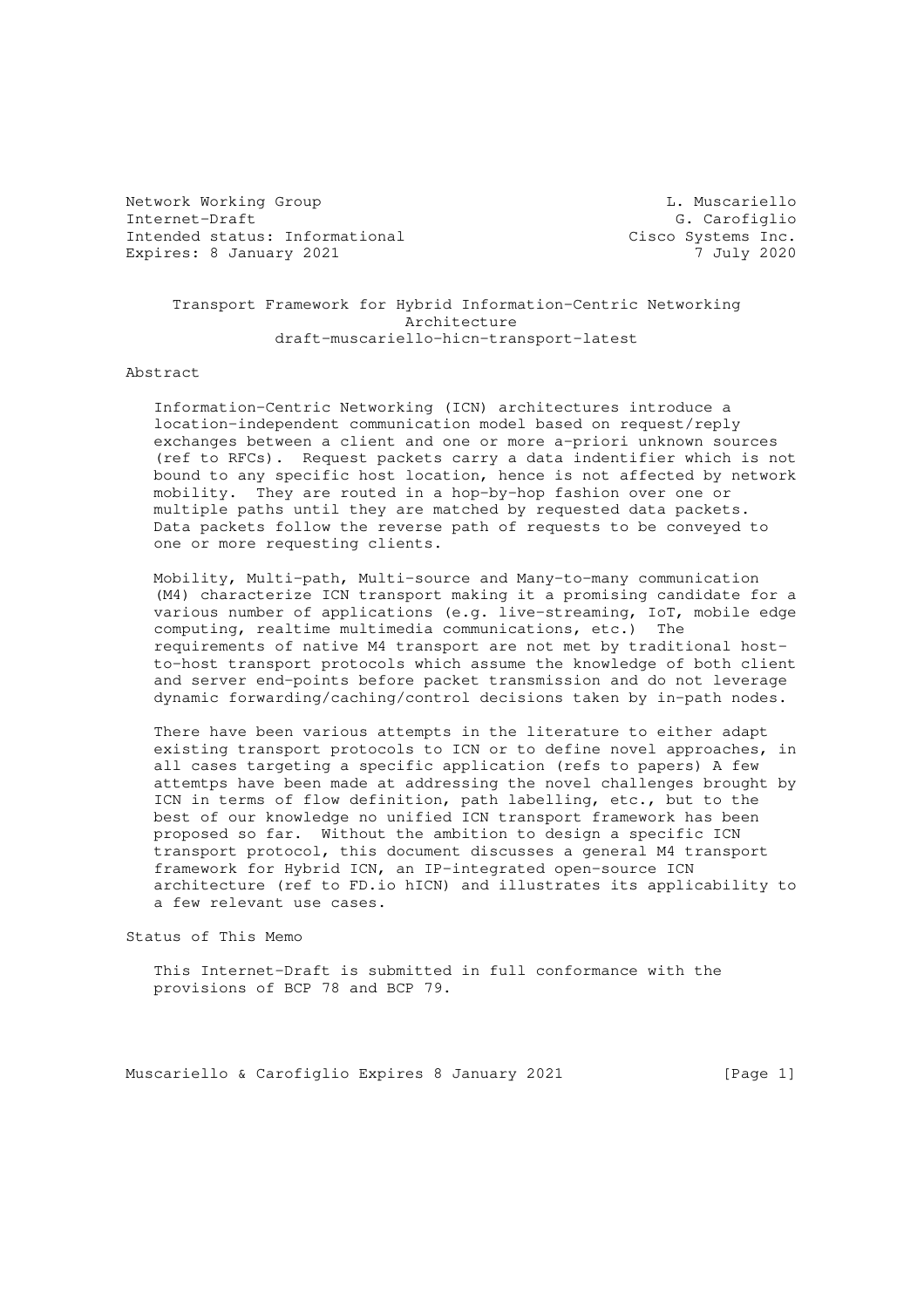Internet-Drafts are working documents of the Internet Engineering Task Force (IETF). Note that other groups may also distribute working documents as Internet-Drafts. The list of current Internet- Drafts is at https://datatracker.ietf.org/drafts/current/.

 Internet-Drafts are draft documents valid for a maximum of six months and may be updated, replaced, or obsoleted by other documents at any time. It is inappropriate to use Internet-Drafts as reference material or to cite them other than as "work in progress."

This Internet-Draft will expire on 8 January 2021.

Copyright Notice

 Copyright (c) 2020 IETF Trust and the persons identified as the document authors. All rights reserved.

 This document is subject to BCP 78 and the IETF Trust's Legal Provisions Relating to IETF Documents (https://trustee.ietf.org/ license-info) in effect on the date of publication of this document. Please review these documents carefully, as they describe your rights and restrictions with respect to this document. Code Components extracted from this document must include Simplified BSD License text as described in Section 4.e of the Trust Legal Provisions and are provided without warranty as described in the Simplified BSD License.

Table of Contents

|      |                                       | 3  |
|------|---------------------------------------|----|
| 1.1. |                                       | 3  |
| 1.2. |                                       | 3  |
|      | 1.3. Reference ICN architecture: hICN | 5  |
|      |                                       | 6  |
| 1.5. | Notational Conventions                | 6  |
|      | 2. Transport framework architecture   | 6  |
|      |                                       | 7  |
|      |                                       | 8  |
|      | 2.3. Loss detection and control       | 9  |
|      | 3. Coexistance with non-ICN transport | 9  |
| 4.   |                                       | 9  |
| 5.   |                                       | 9  |
|      |                                       | 9  |
|      |                                       | 9  |
| 6.1. | Normative References                  | 9  |
| 6.2. | Informative References                | 10 |
|      | Authors' Addresses                    | 12 |

Muscariello & Carofiglio Expires 8 January 2021 [Page 2]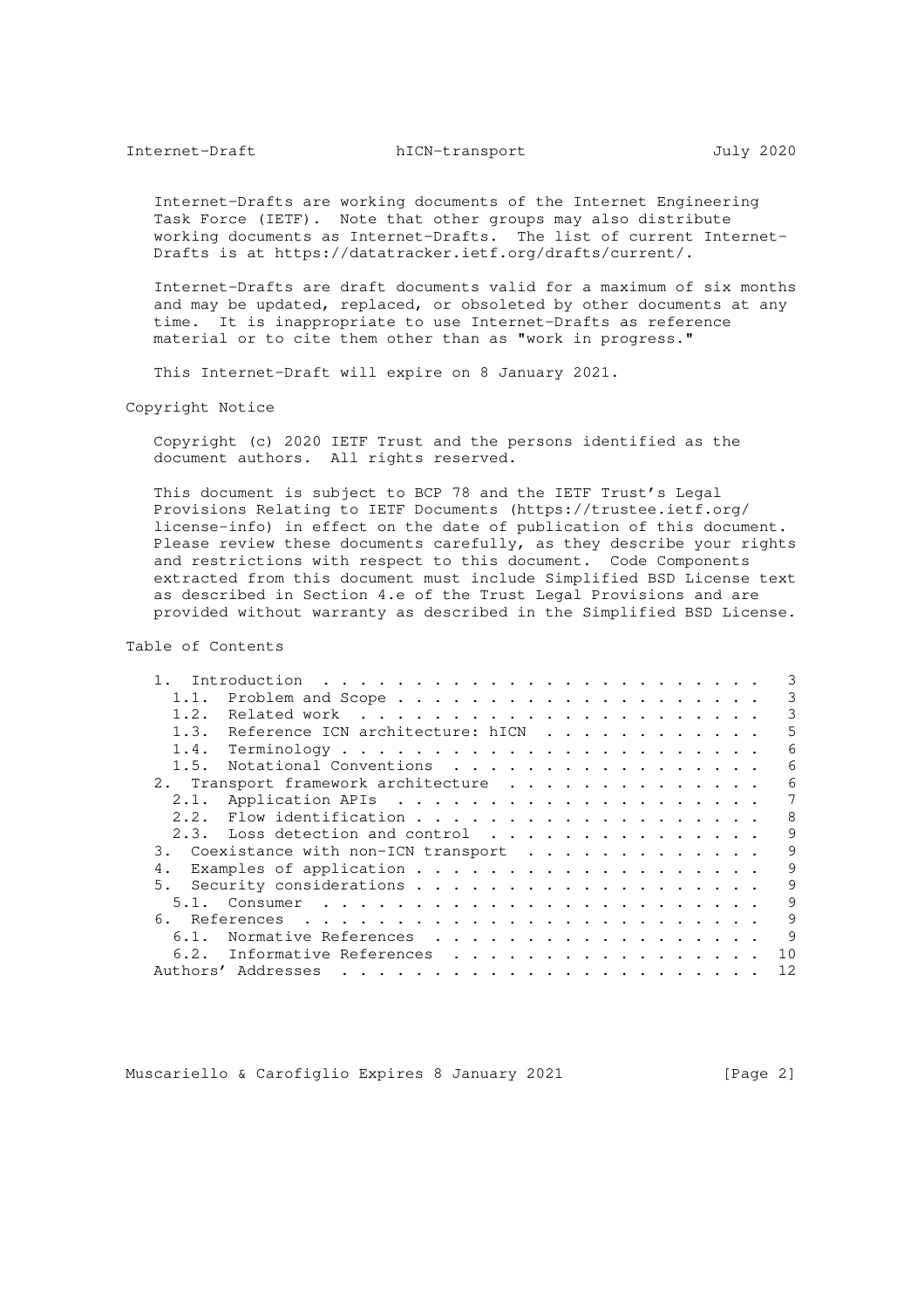## 1. Introduction

#### 1.1. Problem and Scope

 Information-Centric Networking (ICN) identifies a networking paradigm centering communication around named data, in contrast to host location. ICN offers a simplified and more efficient user-to-content communication that resolves the mismatch between content-centric usage and underlying host-to-host foundations of the Internet.

 Despite important architectural differences in the proposed designs (REFS), a shared idea characterizes ICN, that of abstracting data delivery from underlying point to point connectivity by means of an information-aware network layer operating directly on secured named data regardless of their location. It results a native support for mobility, storage and security as network features are integrated by design, rather than as an afterthought.

 Receiver-Driven Connectionless Transport - In contrast with the current sender-based TCP/IP model, ICN transport is receiver controlled, does not require connection instantiation and accommodates retrieval from possibly multiple dynamically discovered sources. It builds upon the flow balance principle guaranteeing corresponding request-data flows on a hop-by-hop basis [9]. A large body of work has looked into ICN transport (surveyed in [78]), not only to propose rate and congestion control mechanisms [81, 100] especially in the multipath case [30] - but also to highlight the interaction with in-network caching [29], the coupling with request routing [30, 50], and the new opportunities provided by in-network hop-by-hop rate/loss/congestion control [32, 93] for a more reactive low latency response of involved network nodes.

- \* Rephrase around M4 transport capabilities
- 1.2. Related work

 Rel work : a summary There have been various attempts in the literature to either adapt existing transport protocols to ICN or to define novel approaches, in all cases targeting a specific application (refs to papers)

Rel work on ICN transport protocols

 There has been huge amount of work on transport protocolsin the Internet. Here we focus on transport schemes proposedfor CCN. We give a discussion of such work in three aspects.RTT-based congestion control:Some designs, for instanceICP [3] and ICTP [19], rely on a single round trip time (RTT)estimator at the receiver to predict

Muscariello & Carofiglio Expires 8 January 2021 [Page 3]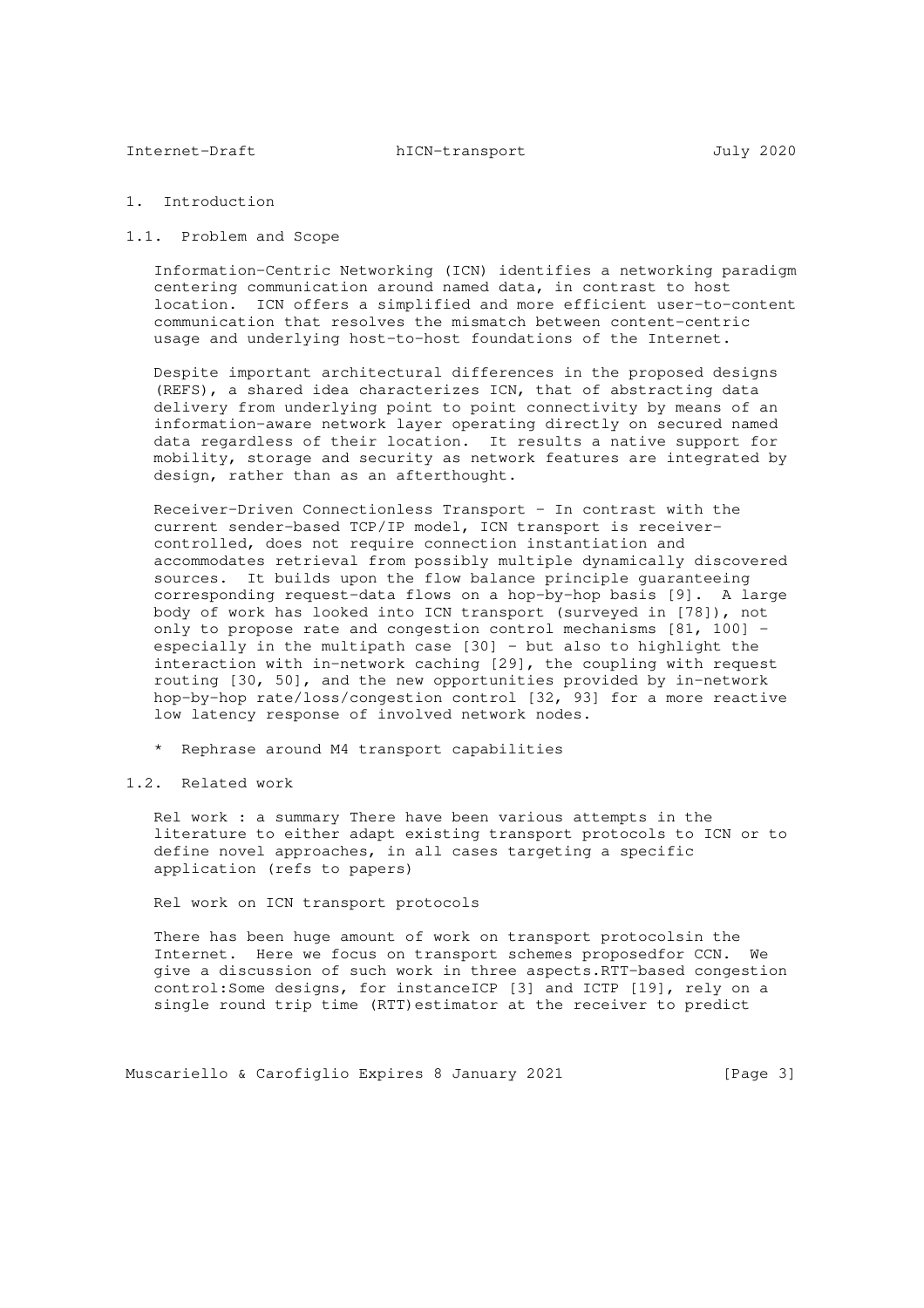network status which arenot suitable for CCN because CCN flows may have multiplesources and multiple paths. To adapt to CCN's multipathnature, authors in [5], [6] propose per-route transport control,in which a separate RTT estimation is maintained for eachroute at the receiver, similar to MPTCP [21]. Multiple RTTbased scheme works well for multipath transfer, however, itadds lots of complexity to the receiver and heavily relies onthe accuracy of timing. Our scheme, on the other hand, utilizesexplicit congestion signalling from network to effectivelynotify the receiver about network condition. Compared withmultiple RTT based scheme, our approach leads to a muchsimpler receiver design and is not restricted to limitations oftimers which have long been criticized [9], [11], [18], [24].hop-by-hop Interest shaping: Since in CCN one Interestpacket retrieves at most one Data chunk, a router can controlthe rate of future incoming data chunks by shaping the rate ofoutgoing Interests. In [4], [17], authors propose quota basedInterest shaping scheme to actively control traffic volume.They assign a quota (in terms of the number of pendingInterests) to each flow, and if the number of pending Interestsfor a flow exceeds the quota, that flow's Interests will bedelayed or dropped. In [22], authors use per interface rate limitto avoid congestion at an interface and per prefix-interfaceratelimit to control Interest rate of each content prefix. The quota-based Interest shaping and the rate limiting Interest controlrequire to assign an appropriate quota value for each flowor rate limit value for each content, which is challenging in practice, if not impossible. And they can be rather inefficientunder dynamic traffic setting. Our fair share Interest shapingscheme also considers about fairness, however, resources areshared by all flows and Interest from a flow is delayedtemporarily only when shared resources become limited andthe corresponding flow unfairly consumes resources.flow-aware traffic control:Authors in [17] propose a flow-aware network paradigm for CCN. They define content flowas packets bearing the same content name identified on the flyby parsing the packet headers. Moreover, routers impose per flow fair bandwidth sharing by having multiple data queues ateach interface for active flows and using deficit round robin(DRR) [20] for fair scheduling among these queues. Differentfrom such scheme, our FISP realizes per-flow fair sharing byhaving per-flow Interest queues at an interface and utilizingmodified DRR to approximate max min fairness.

 The Information Centric Transport Protocol (ICTP) [REF]adapts the existing ideas of CCNx. ICTP implements thesame algorithm of TCP in its congestion control mechanism,adapting it to the receiver-driven context. In particular, itoperates using interest-data sequences. The loss detection relieson the expected set of data. An equivalent of duplicate ACKin ICTP is the out-of-order received segments, i.e. a gap inthe flow of data. In NetInf TP the order of reception is non-

Muscariello & Carofiglio Expires 8 January 2021 [Page 4]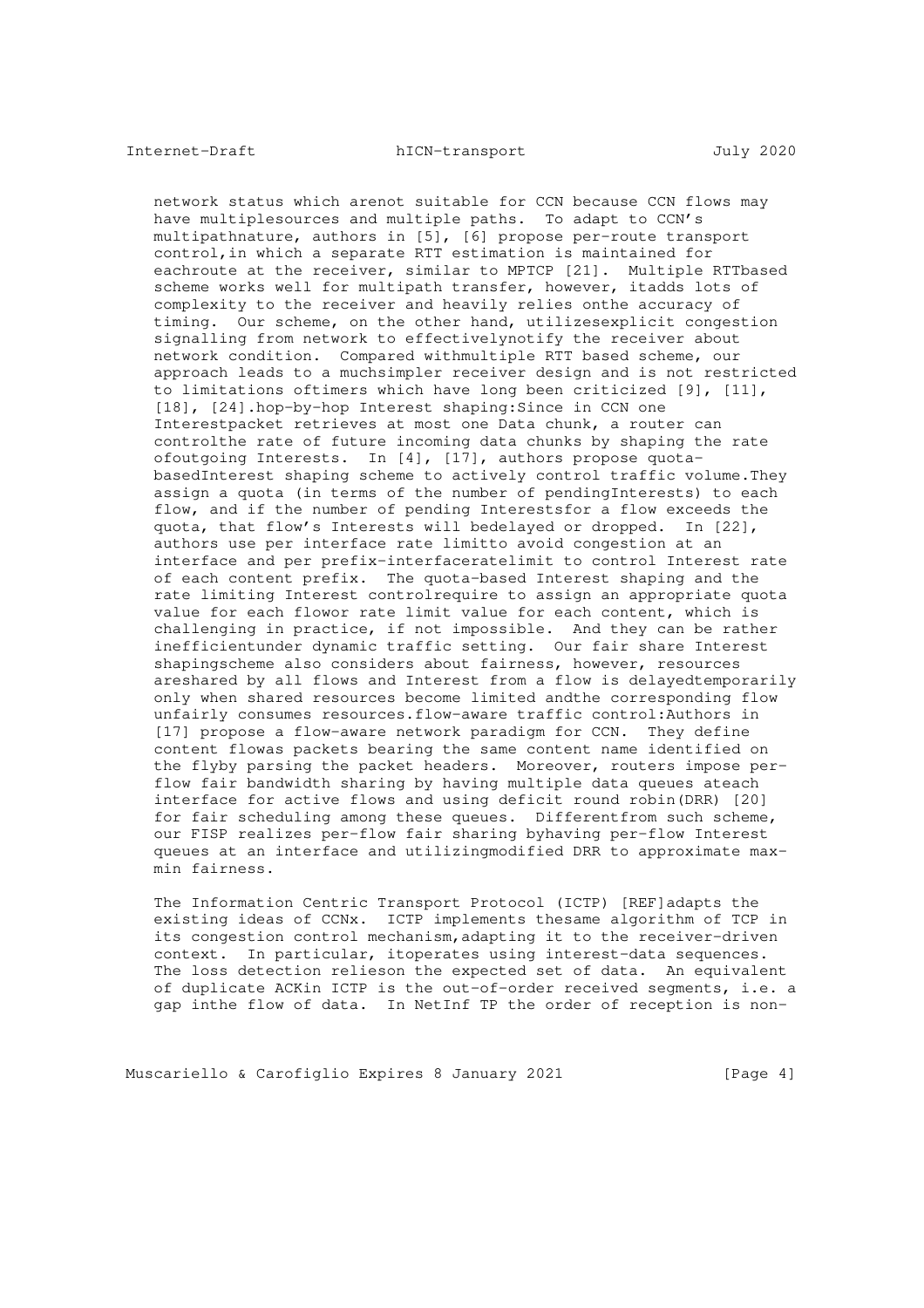sequential and loss detection relies on the number of receivedsegments after a particular request has been issued.Carofiglioet al.propose the Interest Control Protocol (ICP)as a receiver-driven transport protocol for CCN [REF]. ICPimplements a window-based interest flow control mechanism.For reliability, ICP relies on delay measurements and timerexpirations only; this means, retransmissions are realized byre-issuing interest packets once the timers expire. This alsomeans that re-expression of an interest can happen even if apacket is only delayed. The authors used an analytic modelwith parameter setting to optimize the round-trip timers. Incontrast, NetInf TP uses an additional packet loss detectionmechanism that signals congestion more reliably.

 NetInf TP [REF] applies a cyclic retransmission strategy which savesresources in congested scenarios.

 A few attemtps have been made at addressing the novel challenges brought by ICN in terms of flow definition, path labelling, etc., but to the best of our knowledge no unified ICN transport framework has been proposed so far.

Rel work on new challenges brought by ICN transport

- \* Flow definition
- \* Path identification
- \* Out-of-order delivery or variations in inter-arrival inter-vals can no longer be used as an indication of networkcongestion. In fact, a packet might arrive out of ordersimply because it has been sent by a node located furtheraway than the source of the other packets.
- \* RTO estimation, as defined by Jacobson's algorithm [6],does not span multiple data sources, and as such it cannotbe used reliably.
- 1.3. Reference ICN architecture: hICN

 Focus here is on defining a transport frameworkf for Hybrid ICN (REF to FD.io hICN)

 We focus on hICN (refs) and on the open-sourced implementation in FD.io hICN project (ref)

 Hybrid ICN is an architecture that brings ICN into IPv6 as described in [1]. By doing that, hicn allows to generalize IPv6 networking by using location-independent name-based networking. This is made

Muscariello & Carofiglio Expires 8 January 2021 [Page 5]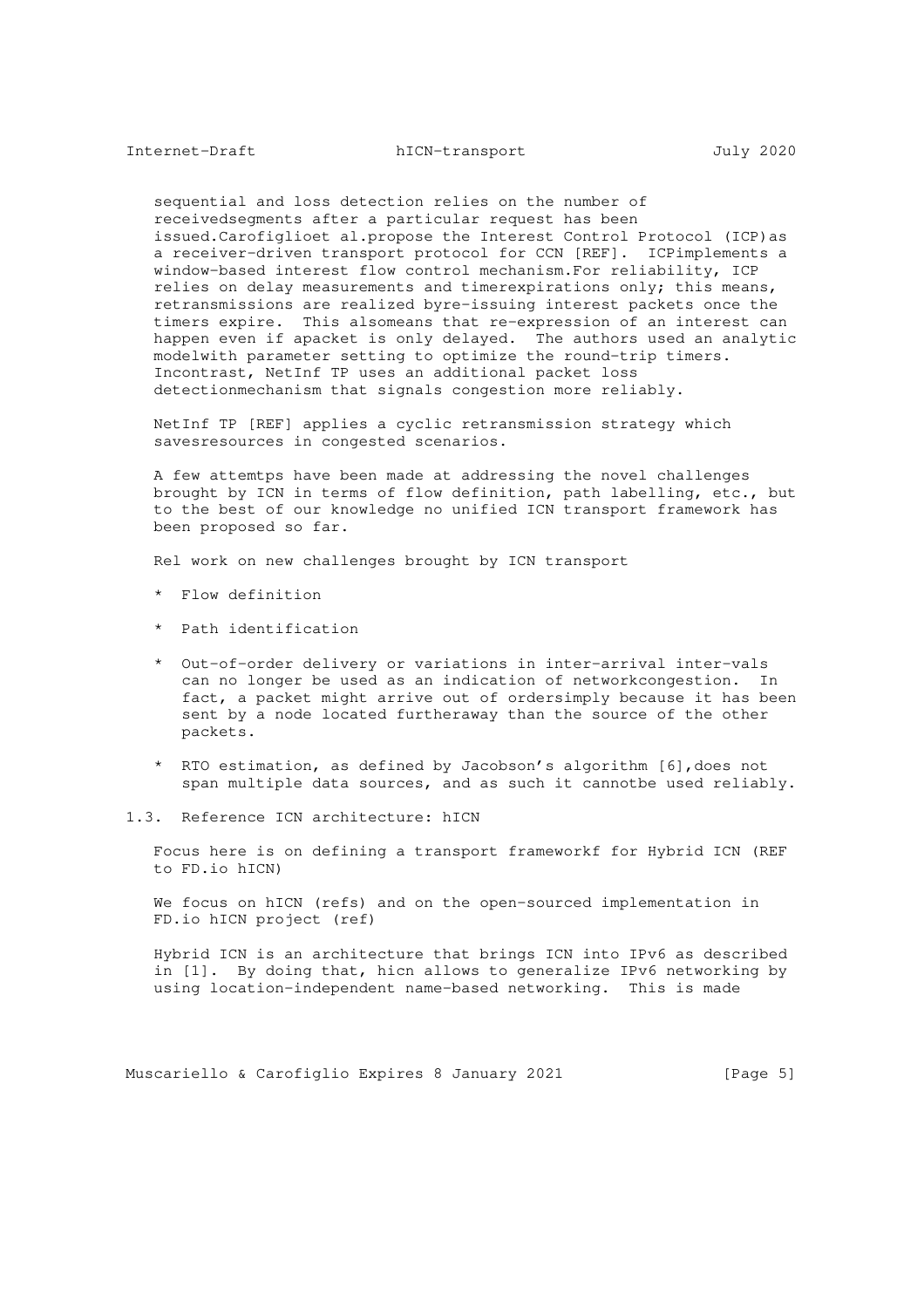either at the network layer and at the transport layer by also providing name-based sockets to applications.

 hicn allows to reuse existing IPv6 protocol and architectures, to extend them and deploy hybrid solutions based on the use case and application needs. Moreover, hicn can exploit hardware and software implementations heavily based on IP, making much simpler insertion of the technology in current networks, current applications and design future applications reusing what the industry already provides in terms of on the shelf components.

- 1.4. Terminology
- 1.5. Notational Conventions

 The words "MUST", "MUST NOT", "SHOULD", and "MAY" are used in this document. It's not shouting; when these words are capitalized, they have a special meaning as defined in [RFC2119].

2. Transport framework architecture

 M4 Transport framework provides segmentation and reassembly services to the applications, and sits on top of hICN network layer which provides a request/reply service to the transport layer itself. End points in TCP/IP can be described as acting as transmitters or receivers, or both at the same time, whereas hICN transport is oriented to the consumer/producer paradigm where a transmission is always triggered by a matching request. Moreover, a TCP connection is a bidirectional communication channel, while in hICN there are always two unidirectional sockets: the consumer and the producer. Transport protocols in hICN can be stream or datagram oriented, depending on the application (as TCP or UDP). Currently, hICN prototype implements (i) the stream oriented ICN multi-path transport protocol with support for loss recovery, flow and congestion control introduced in \cite{carofiglio2016optimal} and (ii) the in-network loss control mechanisms in \cite{Papalini-WLDR}. We plan to enrich in the future the set of supported transport protocols. As previously mentioned, a transport manifest is used by the producer to distribute meta-data useful for consumer to retrieve the actual data. It includes low level segmentation information (name suffixes) as well as integrity information, and it is signed with the producer's private key˜\cite{Manifest}. Such approach is adopted as the default \hicn{} approach instead of per packet signature computation. The manifest also carries the expiration time of the associated data which is an absolute quantity and requires reasonable synchronization to UTC. In case the manifest is not used by the producer, the expiration time is carried by the TCP timestamp option.

Muscariello & Carofiglio Expires 8 January 2021 [Page 6]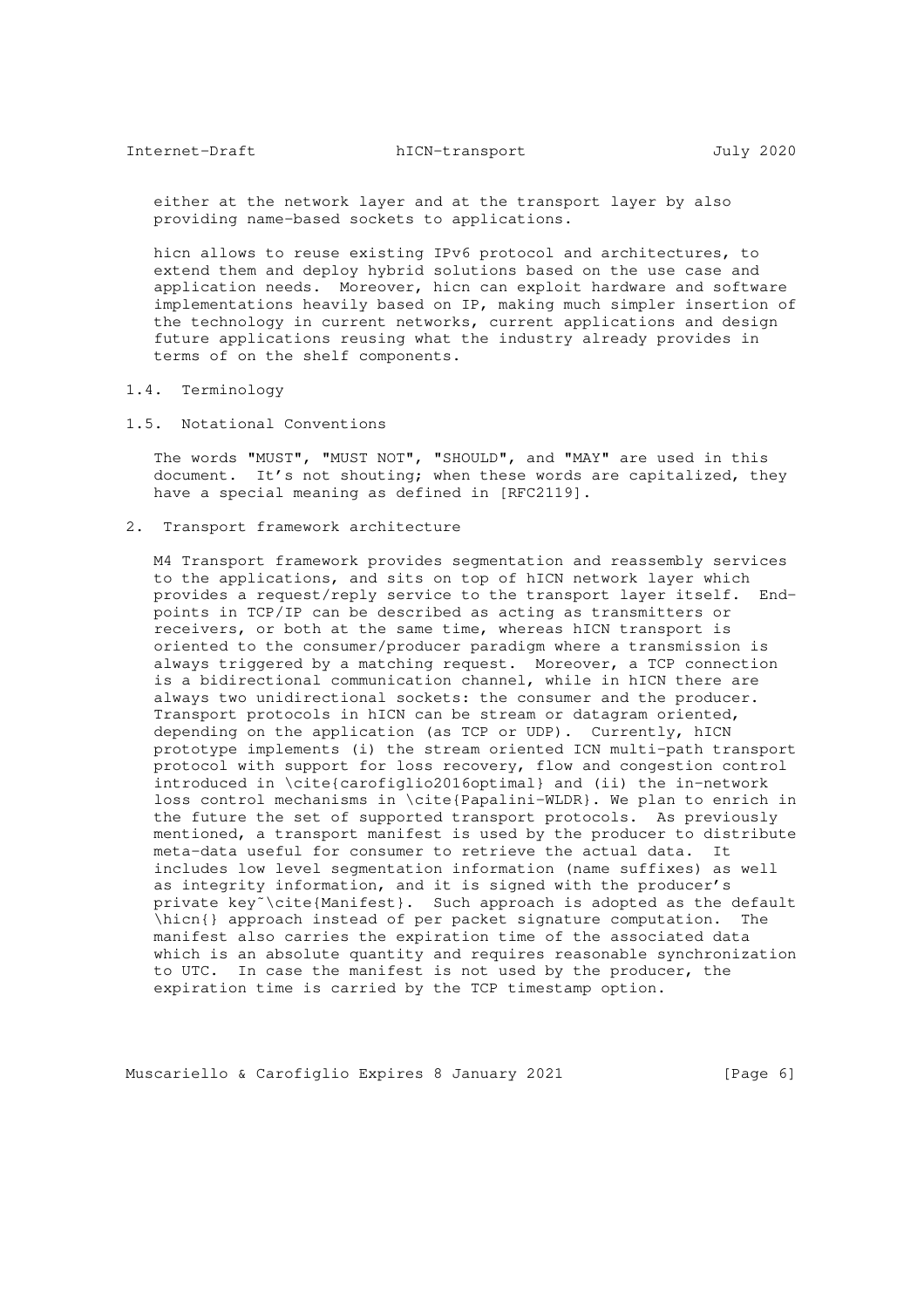\subsection{Socket API}\label{subsec:socket-api} We use substantially unaltered the INET6 socket API for \hicn{} with the twofold advantage to provide a known API for developers of new applications and simple integration of existing ones. The system calls of \hicn{} socket API are based on the socket interface extensions for IPv6 \cite{rfc3493}. Both consumer and producer sockets bind to a socket address  $(\s{a}\})$ , which is initialized by specifying address family \af and name prefix. The range of addresses stated by the name prefix tells the namespace in which a producer socket is allowed to publish data and a consumer socket is allowed to request data.

 The \texttt{bind()} system call takes care of setting up a local face to the \hicn{} forwarder, which in the case of the producer also sets a FIB entry \texttt{(name\_prefix, socket\_id)}. The \texttt{recvmsg()} and the \texttt{recvfrom()} system calls are used by a consumer for retrieving data, while \texttt{sendmsg()} and \texttt{sendto()} are used by a producer for publishing a content and making it available for the consumers. After data is published under a given name, subsequent requests for it can be satisfied by the producer socket without passing them to the application.

The consumer socket can use the  $\texttt{sendmsg()}$  for sending a single Interest with payload eventually triggering a \texttt{recvmsg()} on the remote producer to pass the payload to the application, e.g. to send and HTTP request in half RTT. In general, push semantics are realized using reverse pull techniques, which require all end-points to have a consumer and a producer socket open and bound to a valid name prefix. An end-point can push data to one or several remote end-points by (i) calling a \texttt{sendto()} from the producer socket with actual data; (ii) passing the resulting transport manifest to a valid open consumer socket; (iii) calling a \texttt{sendmsg()} from the consumer to trigger an Interest packet carrying the data manifest as payload. The remote producer (one or many) after reception of Interest can pass the manifest to the local consumer socket to trigger the reverse pull procedure. This technique can be used to send large HTTP requests to one or multiple servers, and has the advantage to enable multicast upload from one client to many servers.

### 2.1. Application APIs

 Application requirements to tailor underlying transport ## Consumer and Producer Sockets We use substantially unaltered the INET6 socket API for \hicn{} with the twofold advantage to provide a known API for developers of new applications and simple integration of existing ones. The system calls of \hicn{} socket API are based on the socket interface extensions for IPv6 \cite{rfc3493}. Both consumer and producer sockets bind to a socket address (\sa{}), which is

Muscariello & Carofiglio Expires 8 January 2021 [Page 7]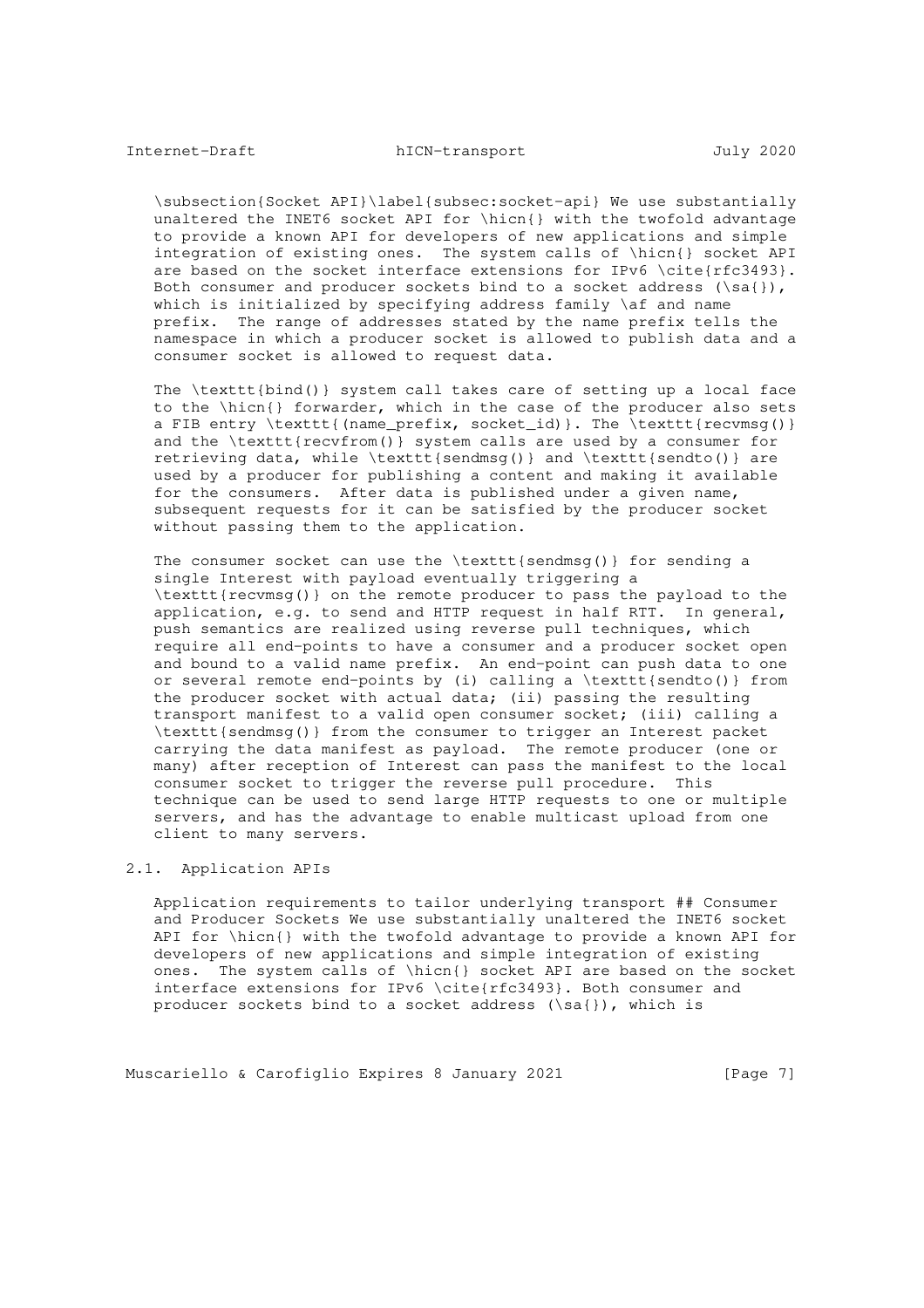initialized by specifying address family \af and name prefix. The range of addresses stated by the name prefix tells the namespace in which a producer socket is allowed to publish data and a consumer socket is allowed to request data.

 The \texttt{bind()} system call takes care of setting up a local face to the \hicn{} forwarder, which in the case of the producer also sets a FIB entry \texttt{(name\_prefix, socket\_id)}. The \texttt{recvmsg()} and the \texttt{recvfrom()} system calls are used by a consumer for retrieving data, while \texttt{sendmsg()} and \texttt{sendto()} are used by a producer for publishing a content and making it available for the consumers. After data is published under a given name, subsequent requests for it can be satisfied by the producer socket without passing them to the application.

The consumer socket can use the \texttt{sendmsg()} for sending a single Interest with payload eventually triggering a \texttt{recvmsg()} on the remote producer to pass the payload to the application, e.g. to send and HTTP request in half RTT. In general, push semantics are realized using reverse pull techniques, which require all end-points to have a consumer and a producer socket open and bound to a valid name prefix. An end-point can push data to one or several remote end-points by (i) calling a \texttt{sendto()} from the producer socket with actual data; (ii) passing the resulting transport manifest to a valid open consumer socket; (iii) calling a \texttt{sendmsg()} from the consumer to trigger an Interest packet carrying the data manifest as payload. The remote producer (one or many) after reception of Interest can pass the manifest to the local consumer socket to trigger the reverse pull procedure. This technique can be used to send large HTTP requests to one or multiple servers, and has the advantage to enable multicast upload from one client to many servers.

- \* Transport semantics in L4 packet header
- 2.2. Flow identification

 ... ## Rate and congestion control at the receiver AIMD-based receiver Interest control(RIC). The receiveradjusts its Interest window based on the AIMD (AdditiveIncrease Multiplicative Decrease) mechanism. Here, re-ceiver detects congestion mostly by marked packets fromupstream routers.

RAAQM paragraph

Other proposals

Muscariello & Carofiglio Expires 8 January 2021 [Page 8]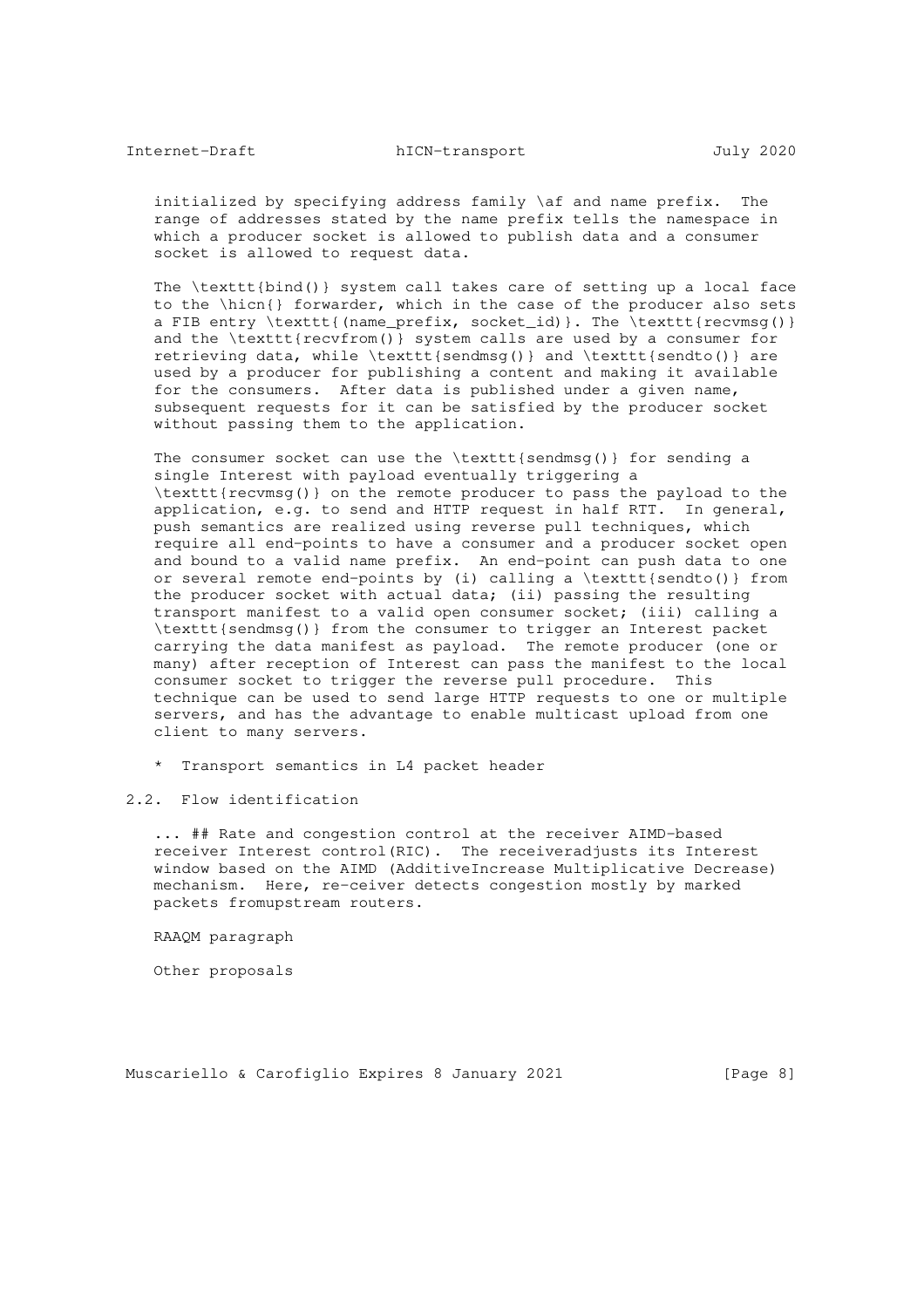2.3. Loss detection and control

at receiver and in the network

WLDR, MLDR

Interest shaping and control hop-by-hop

- 3. Coexistance with non-ICN transport
- 4. Examples of application

## Live-streaming video distribution ## Realtime Communications

5. Security considerations

We also envision for future work, the design of a secure transport layer that provides confidentiality to the communication by extending the widely diffused point-to-point approach (e.g., as in TLS and DTLS), by means of secure group communications˜\cite{baugher2005multi cast, perrig1999efficient, rafaeli2003survey, sherman2003key} to cope and exploit \hicn{} in-network caching and multicasting.

5.1. Consumer

## Producer

- 6. References
- 6.1. Normative References
	- [RFC0793] Postel, J., "Transmission Control Protocol", STD 7, RFC 793, DOI 10.17487/RFC0793, September 1981, <https://www.rfc-editor.org/info/rfc793>.
	- [RFC1081] Rose, M.T., "Post Office Protocol: Version 3", RFC 1081, DOI 10.17487/RFC1081, November 1988, <https://www.rfc-editor.org/info/rfc1081>.
	- [RFC1624] Rijsinghani, A., Ed., "Computation of the Internet Checksum via Incremental Update", RFC 1624, DOI 10.17487/RFC1624, May 1994, <https://www.rfc-editor.org/info/rfc1624>.
	- [RFC2119] Bradner, S., "Key words for use in RFCs to Indicate Requirement Levels", BCP 14, RFC 2119, DOI 10.17487/RFC2119, March 1997, <https://www.rfc-editor.org/info/rfc2119>.

Muscariello & Carofiglio Expires 8 January 2021 [Page 9]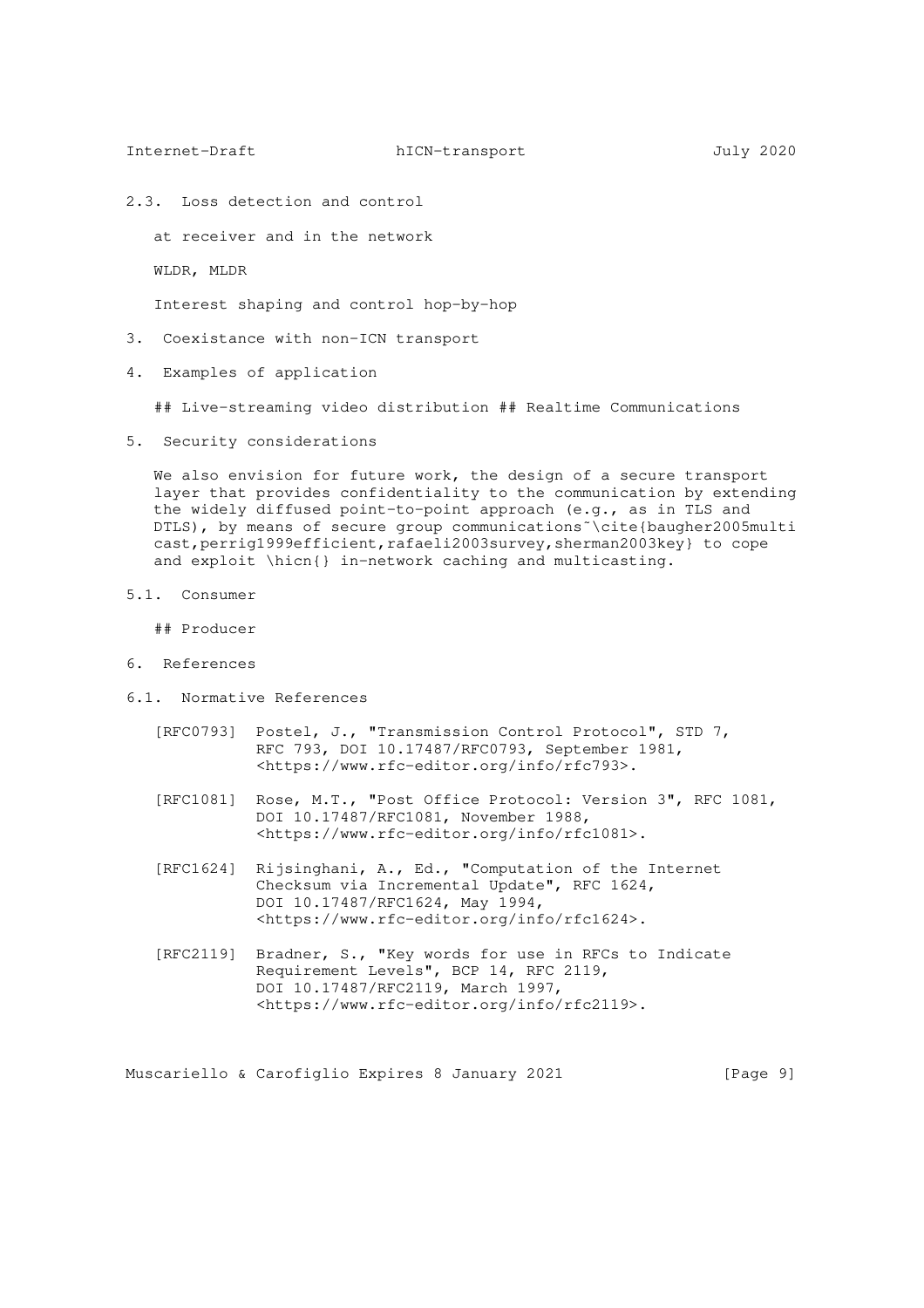- [RFC3031] Rosen, E., Viswanathan, A., and R. Callon, "Multiprotocol Label Switching Architecture", RFC 3031, DOI 10.17487/RFC3031, January 2001, <https://www.rfc-editor.org/info/rfc3031>.
- [RFC3550] Schulzrinne, H., Casner, S., Frederick, R., and V. Jacobson, "RTP: A Transport Protocol for Real-Time Applications", STD 64, RFC 3550, DOI 10.17487/RFC3550, July 2003, <https://www.rfc-editor.org/info/rfc3550>.
	- [RFC3587] Hinden, R., Deering, S., and E. Nordmark, "IPv6 Global Unicast Address Format", RFC 3587, DOI 10.17487/RFC3587, August 2003, <https://www.rfc-editor.org/info/rfc3587>.
	- [RFC4291] Hinden, R. and S. Deering, "IP Version 6 Addressing Architecture", RFC 4291, DOI 10.17487/RFC4291, February 2006, <https://www.rfc-editor.org/info/rfc4291>.
	- [RFC4302] Kent, S., "IP Authentication Header", RFC 4302, DOI 10.17487/RFC4302, December 2005, <https://www.rfc-editor.org/info/rfc4302>.
	- [RFC6830] Farinacci, D., Fuller, V., Meyer, D., and D. Lewis, "The Locator/ID Separation Protocol (LISP)", RFC 6830, DOI 10.17487/RFC6830, January 2013, <https://www.rfc-editor.org/info/rfc6830>.
	- [RFC8200] Deering, S. and R. Hinden, "Internet Protocol, Version 6 (IPv6) Specification", STD 86, RFC 8200, DOI 10.17487/RFC8200, July 2017, <https://www.rfc-editor.org/info/rfc8200>.
- 6.2. Informative References
	- [CCN] Jacobson, V., Smetters, D., Thornton, J., Plass, M., Briggs, N., and R. Braynard, "Networking named content", DOI 10.1145/1658939.1658941, Proceedings of the 5th international conference on Emerging networking experiments and technologies - CoNEXT '09, 2009, <https://doi.org/10.1145/1658939.1658941>.

[I-D.irtf-icnrg-ccnxmessages]

 Mosko, M., Solis, I., and C. Wood, "CCNx Messages in TLV Format", Work in Progress, Internet-Draft, draft-irtf icnrg-ccnxmessages-09, 24 January 2019, <http://www.ietf.org/internet-drafts/draft-irtf-icnrg ccnxmessages-09.txt>.

Muscariello & Carofiglio Expires 8 January 2021 [Page 10]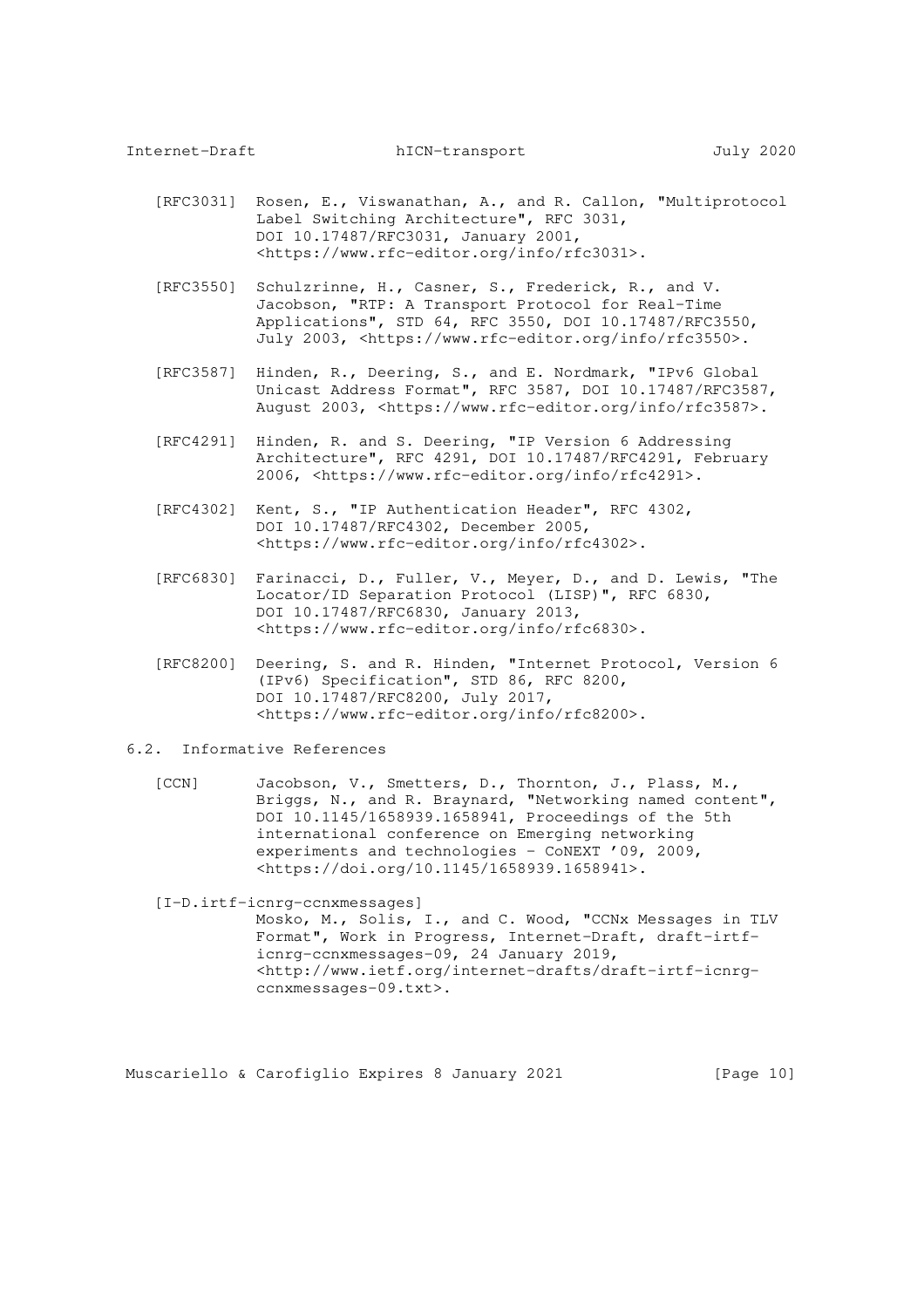[I-D.irtf-icnrg-ccnxsemantics]

 Mosko, M., Solis, I., and C. Wood, "CCNx Semantics", Work in Progress, Internet-Draft, draft-irtf-icnrg ccnxsemantics-10, 24 January 2019, <http://www.ietf.org/ internet-drafts/draft-irtf-icnrg-ccnxsemantics-10.txt>.

[I-D.irtf-icnrg-mapme]

 Auge, J., Carofiglio, G., Muscariello, L., and M. Papalini, "MAP-Me : Managing Anchorless Mobility in Content Centric Networking", Work in Progress, Internet- Draft, draft-irtf-icnrg-mapme-05, 9 June 2020, <http://www.ietf.org/internet-drafts/draft-irtf-icnrg mapme-05.txt>.

[I-D.irtf-icnrg-terminology]

 Wissingh, B., Wood, C., Afanasyev, A., Zhang, L., Oran, D., and C. Tschudin, "Information-Centric Networking (ICN): CCNx and NDN Terminology", Work in Progress, Internet-Draft, draft-irtf-icnrg-terminology-08, 17 January 2020, <http://www.ietf.org/internet-drafts/draft irtf-icnrg-terminology-08.txt>.

#### [I-D.muscariello-intarea-hicn]

 Muscariello, L., Carofiglio, G., Auge, J., Papalini, M., and M. Sardara, "Hybrid Information-Centric Networking", Work in Progress, Internet-Draft, draft-muscariello intarea-hicn-04, 20 May 2020, <http://www.ietf.org/ internet-drafts/draft-muscariello-intarea-hicn-04.txt>.

- [MAN] Baugher, M., Davie, B., Narayanan, A., and D. Oran, "Self verifying names for read-only named data", DOI 10.1109/infcomw.2012.6193505, 2012 Proceedings IEEE INFOCOM Workshops, March 2012, <https://doi.org/10.1109/infcomw.2012.6193505>.
- [MIR] Garcia-Luna-Aceves, J., Martinez-Castillo, J., and R. Menchaca-Mendez, "Routing to Multi-Instantiated Destinations: Principles, Practice, and Applications", DOI 10.1109/tmc.2017.2734658, IEEE Transactions on Mobile Computing Vol. 17, pp. 1696-1709, July 2018, <https://doi.org/10.1109/tmc.2017.2734658>.
- [NDN] Zhang, L., Afanasyev, A., Burke, J., Jacobson, V., claffy, k., Crowley, P., Papadopoulos, C., Wang, L., and B. Zhang, "Named data networking", DOI 10.1145/2656877.2656887, ACM SIGCOMM Computer Communication Review Vol. 44, pp. 66-73, July 2014, <https://doi.org/10.1145/2656877.2656887>.

Muscariello & Carofiglio Expires 8 January 2021 [Page 11]